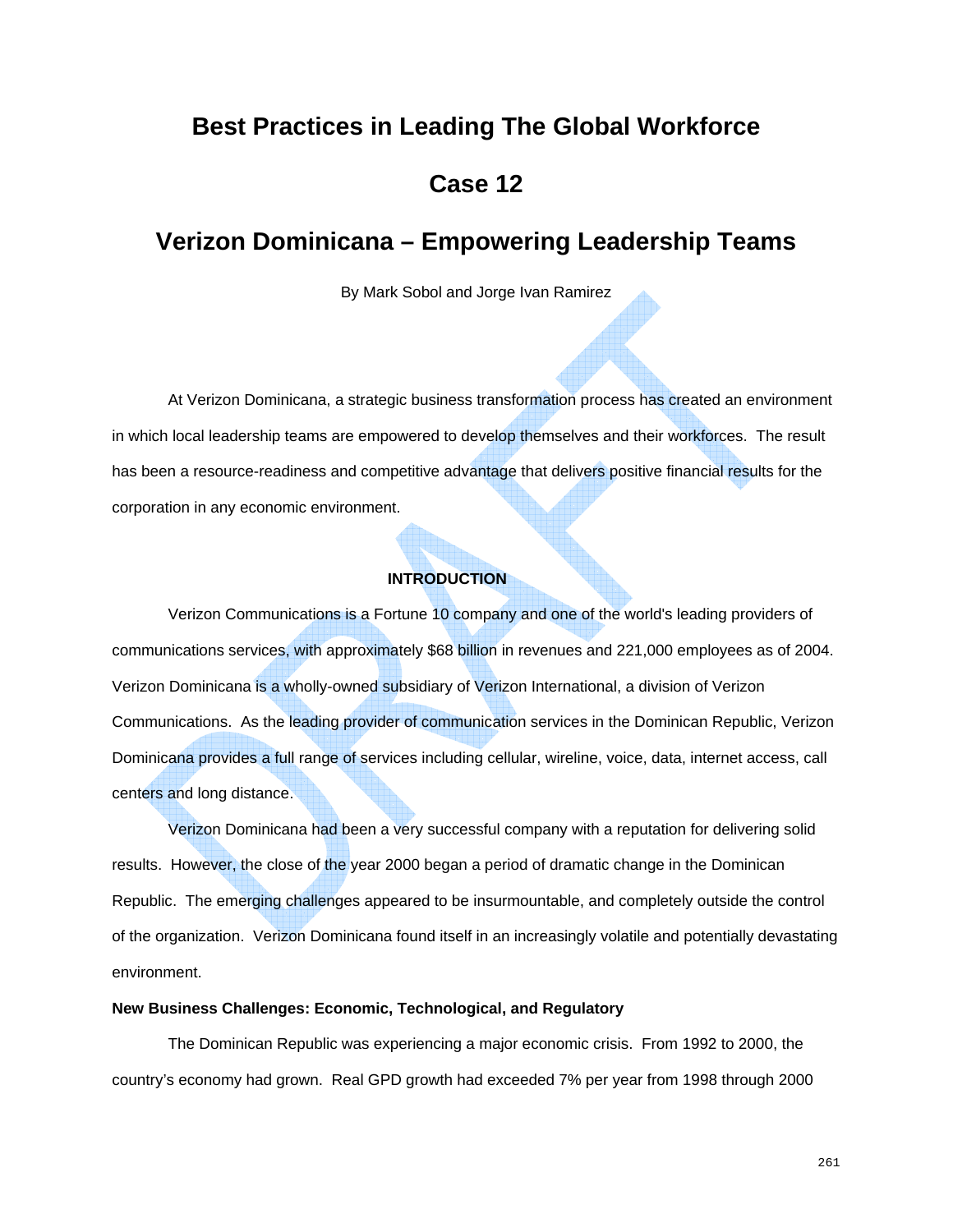and was the envy of Latin American economies. However, after 2000, the economy moved into a downward spiral. There was massive devaluation and high inflation which reached 80% and 43% respectively from the middle of 2003 to the middle of 2004. The economic challenges alone forced several companies within the country into bankruptcy.

At the same time, the telecommunications industry faced significant changes in technology and the challenges of technological convergence. The impact of these technological evolutions could not have been greater than in a developing country facing such economic turmoil.

As in other parts of the world, other changes –in the regulatory environment--brought new competitors to the scene. Prior to 2000, Verizon Dominicana had only one competitor. Then two new competitors moved into the market. In a country as small as the Dominican Republic, this competition threatened serious impact.

## **Verizon's Successful Response**

Amidst these business challenges, a great company emerged. Verizon Dominicana not only continued to achieve its financial objectives (increasing revenue despite 80% devaluation); it also increased market share and dramatically reduced churn rates. In 2003, the organization achieved employee satisfaction ratings of 85% and also began to receive external recognition for its success. In 2004, Verizon Dominicana was recognized as #9 in the top 25 Best Employers in all of Latin America in a study by Hewitt & Associates and *The America Economia Magazine*.

How does Verizon Dominicana continue to deliver great results year after year while being subject to such tremendous external pressures? What strategies have emerged? What is the secret of this organization?

In such a tumultuous economic environment and rapidly evolving industry, the key success factor for this organization has become the people within the company and the manner in which they work together. By engaging all of the employees with the vision and strategic direction of the company, Verizon Dominicana not only survived against all odds, but continues to deliver positive results. A welldesigned and well-orchestrated strategic planning process became the roadmap for a business transformation. It brought the leadership, management team, and employees together, which ultimately

262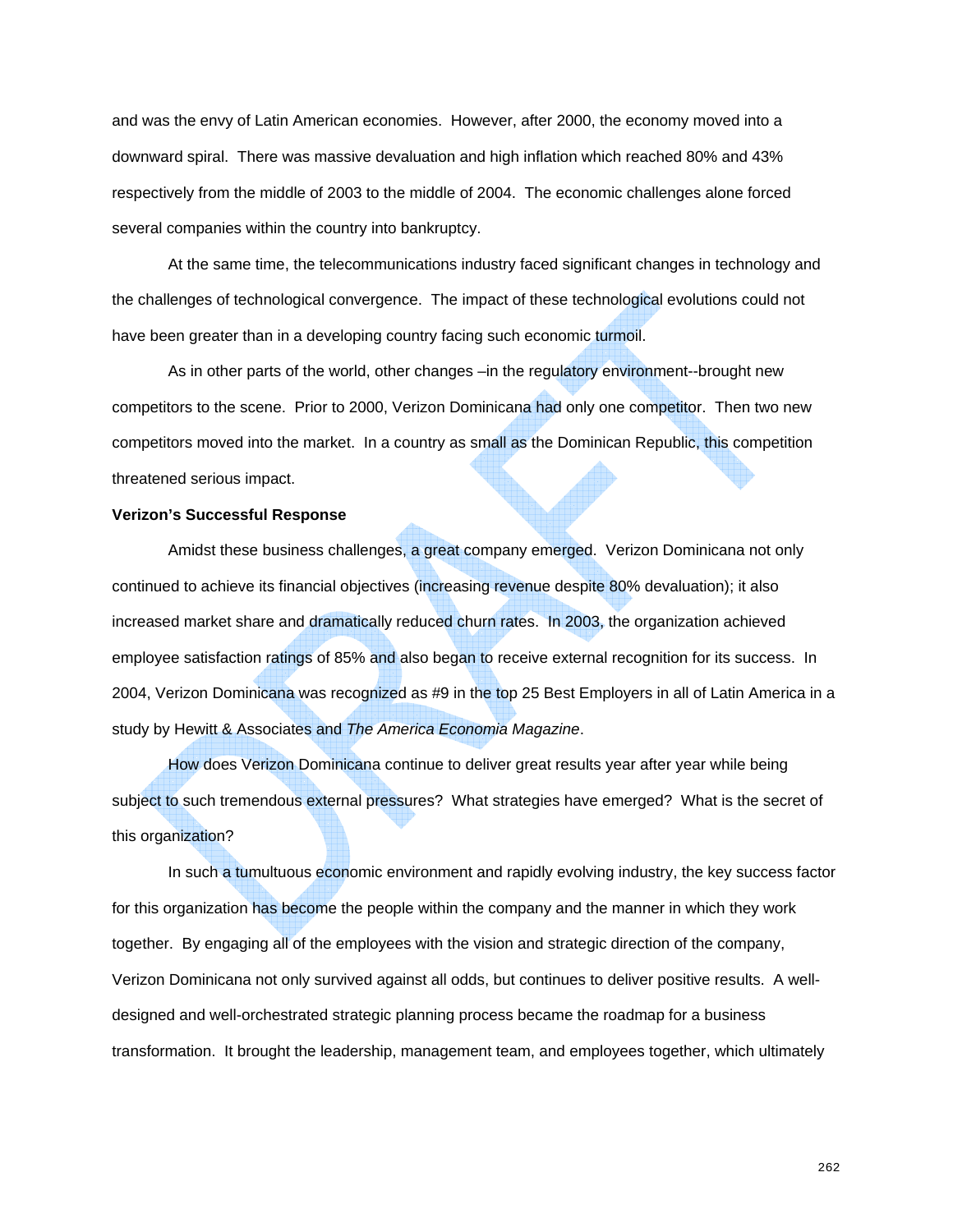allowed the company to go through economic chaos with a minimum of damage and a significant amount of success.

The process used to navigate through this unpredictable environment delivered results beyond mere survival. What has emerged is a stronger, faster, and more flexible organization, fully engaged at every level. Not merely "words on a wall", at Verizon Dominicana the vision became a living thing, a fire kept alive by the people, a high purpose spelling out the advantages they provide to their customers, community and employees alike.

## **A Journey of Continuous Business Transformation**

Traditionally, Verizon Dominicana had conducted an annual strategic planning process. Each year, a new five-year strategic plan was established and presented by the executive team to Verizon International. A facilitating consultant would be brought in and, over the course of three days, a plan would be assembled.

The process had its shortcomings. Three days of facilitated planning did not allow for the development of an understanding comprehensive enough to result in an executable plan which would be fully embraced by the organization. Further, the 12-month planning cycle did not allow enough time to fully implement the strategy or to analyze and respond to its effectiveness. Previous strategic plans had delivered disappointing results because they had not been fully implemented and did not achieve consensus throughout the siloed functions of the organization. Year after year, the organization was burdened with layer upon layer of "projects," some implemented and many not. The sheer volume of accumulated projects proved to be a significant drag on resources and a source of great dissatisfaction among management and employees.

In the face of the emerging business challenges, it was time to create a well-designed, fully supported, masterfully executed process that would deliver measurable economic value. To survive in its challenging environment, Verizon Dominicana needed a roadmap that was solid enough to deliver results, but fluid enough to allow change to permeate the organization and spur its evolution. Looking to the past was no longer an option. The environment was too different, and old approaches were becoming less effective. In many ways, the successes of the past had become the company's greatest enemies for the future.

<sup>263</sup>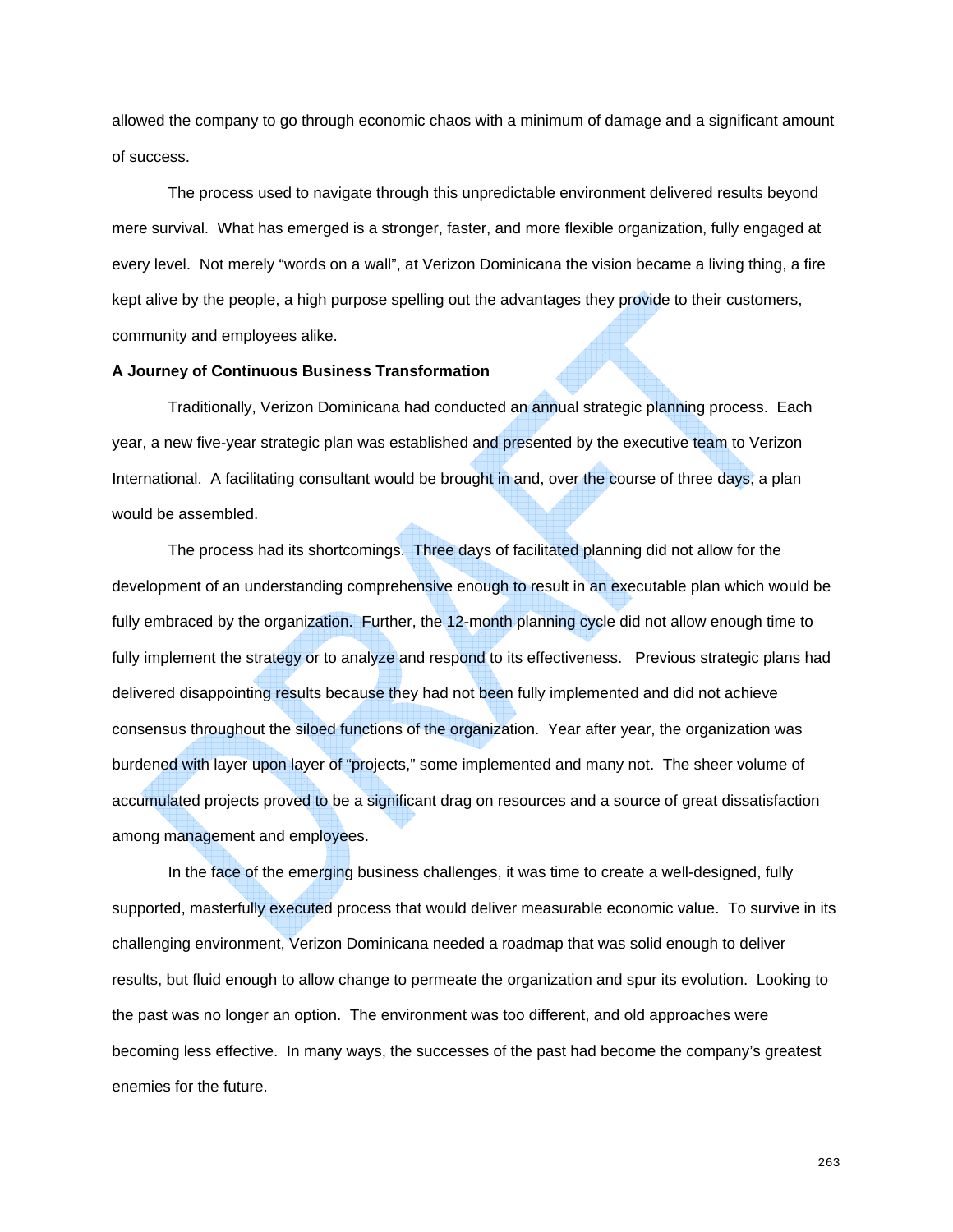Against this backdrop, in 2003 a business transformation process was adopted that centered on the simple illustration shown in Figure 12.1. The Continuous Business Transformation Process was designed to be an emergent one, organic in nature, that would develop Verizon Dominicana's capacity for change while simultaneously delivering significant results in what was fast becoming a more complex and difficult operating environment. The new process allowed the executive leadership team to initiate a strategic plan that centered on the people involved and that engaged the entire organization in a way that had never before been accomplished.



To describe what happened, we will use the language of the model.

# **INQUIRY AND REFLECTION – SCANNING THE TERRAIN**

The transformation process began with a phase of inquiry and reflection. The organizational development consultant scheduled two environmental scanning sessions where all of the members of the executive leadership team (whose members hailed from such diverse parts of the world as the Dominican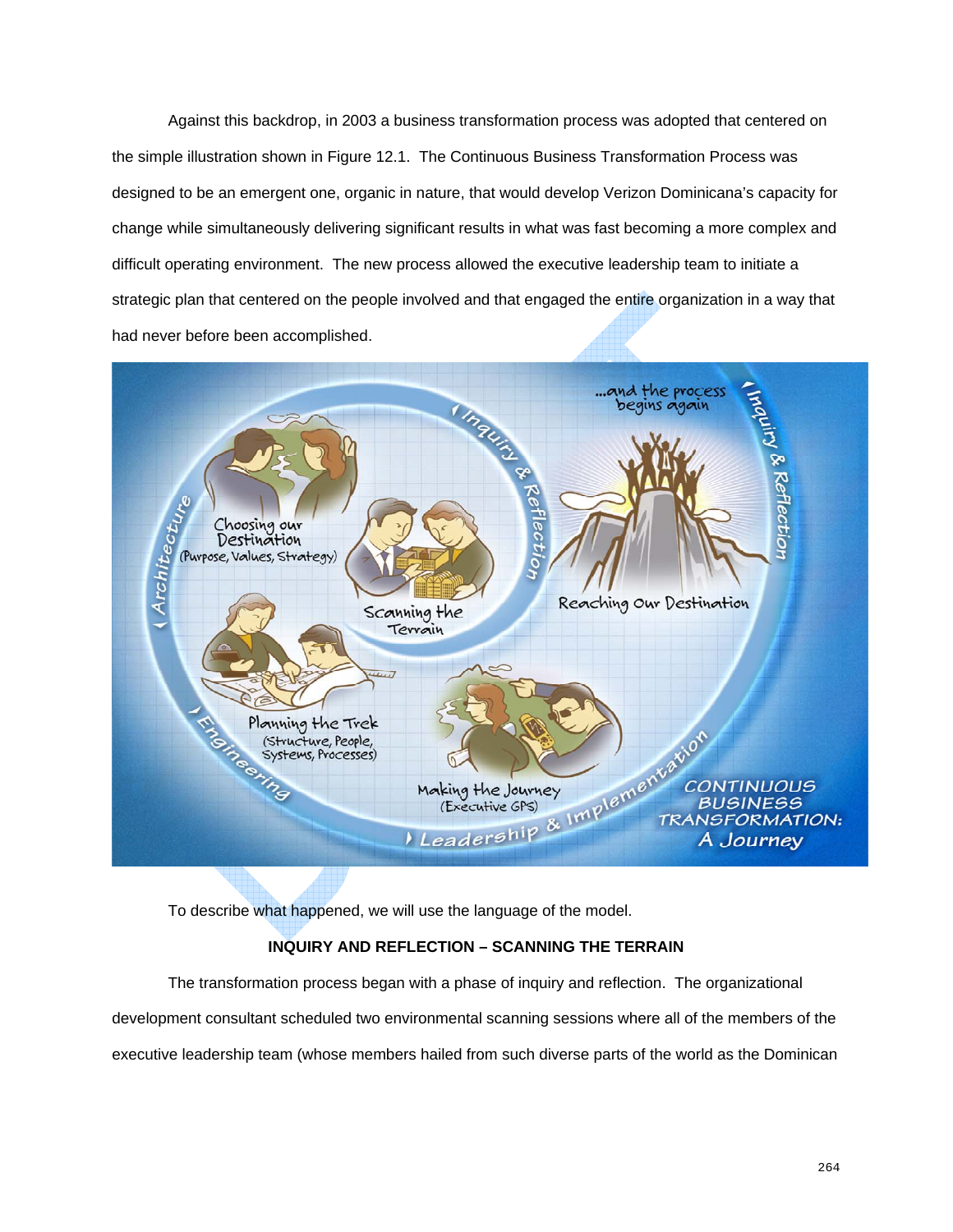Republic, Colombia, Mexico, Italy, and Argentina) would review together the competitive landscape and macroeconomic environments.

The goal of these sessions was to give this multi-national leadership team the opportunity to clearly identify and agree upon both the challenges facing the organization and how it could best respond. Perhaps more importantly, the goal of the consultant was to begin to develop the executive team in a way that would build a stronger internal resource for change and self-directed organizational development- one that relied on itself, rather than on an externally dictated process.

#### **Aligning Concerns and Themes**

Before the two environmental scanning sessions took place, each of the members of the executive leadership team met individually with the consultant. During these individual sessions, each member had the opportunity to contribute his or her own ideas, concerns, and hopes for the organization. The consultant then used this information to lay the foundation for the group sessions. Knowing the ideas and input of each of the individual members, the consultant was able to create a forum for knowledgesharing and collaboration.

Emerging from the individual interviews were high level themes that became the agenda for the first group session. During the first group session, the consultant shared these patterns with the team. The group began to see its present state in similar ways, and with this common foundation it began to move ahead.

## **Allowing Diversity and Inclusion**

While building strong alignment among the leadership team, the process simultaneously allowed for a new level of diversity and inclusion. The consultant modeled a very collaborative and respectful style throughout each individual and group session, which set the tone for the team. During the sessions, the differences and strengths that each member brought were openly recognized and respected. This brought a new level of acceptance and alignment to the group.

By allowing individual thoughts and honoring diversity among the team, the team became stronger, smarter, and generally better. This was a different kind of alignment than the company had sought before--one that drew on the strengths of each member and the collective wisdom of the group.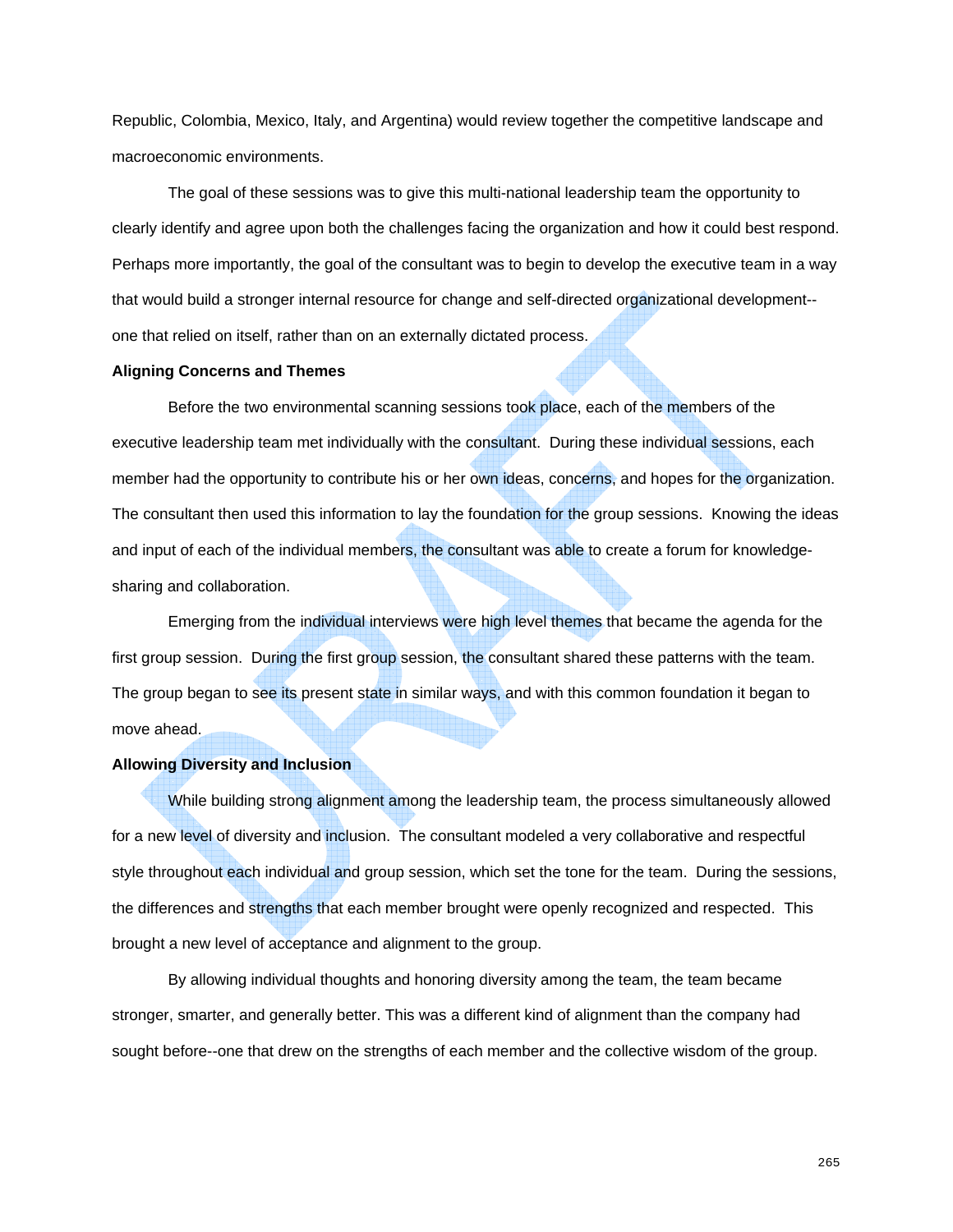# **A Clearer View for the Team**

The new collaborative environment gave the team the power to act in a more effective manner as leaders and as architects of the future of the organization. From this vantage point, the team could see much more clearly. It could see the organization from different perspectives and through the eyes of the other departments. With this wider view, it could effectively scan the terrain, obtain a clear picture of where the company was in relation to its surroundings, and the challenges it must rise to meet. It became very apparent what needed to be focused on in order to be successful in the next five years. At this point team members had successfully evolved from implementers of tactics to designers of strategy.

# **ARCHITECTURE – CHOOSING A DESTINATION**

From its new common ground, the executive team chose a destination by collectively reflecting on the following and other areas of inquiry:

- Where did Verizon Dominicana want to go?
- Where would it stand in relation to its competitors?
- How would it overcome any economic impact?
- What would it stand for, and how would it communicate that vision?

The executive team's group scanning sessions became the forum for these conversations and a time to assess the climate surrounding the organization. Open discussions were facilitated and the team began to examine closely what it would take to truly transform the organization.

# **Waves of Inquiry**

What emerged as a result of the early sessions were eight key topics, including such things as a high performance workforce, customer-focused organization, market leadership, cost leadership, and network evolution. They became the centerpiece of the new strategic planning/business transformation process. Subsequently, topics would be launched with the following question:

Are there specific actions we can take today to prepare for these future potential

changes in the composition of our marketplace?

The executive team determined that it would be critical to have a comprehensive understanding of each of the topics before any strategic planning was done. As a team, they decided they would take the time to explore each topic in depth. They determined that rather than the traditional 3-day planning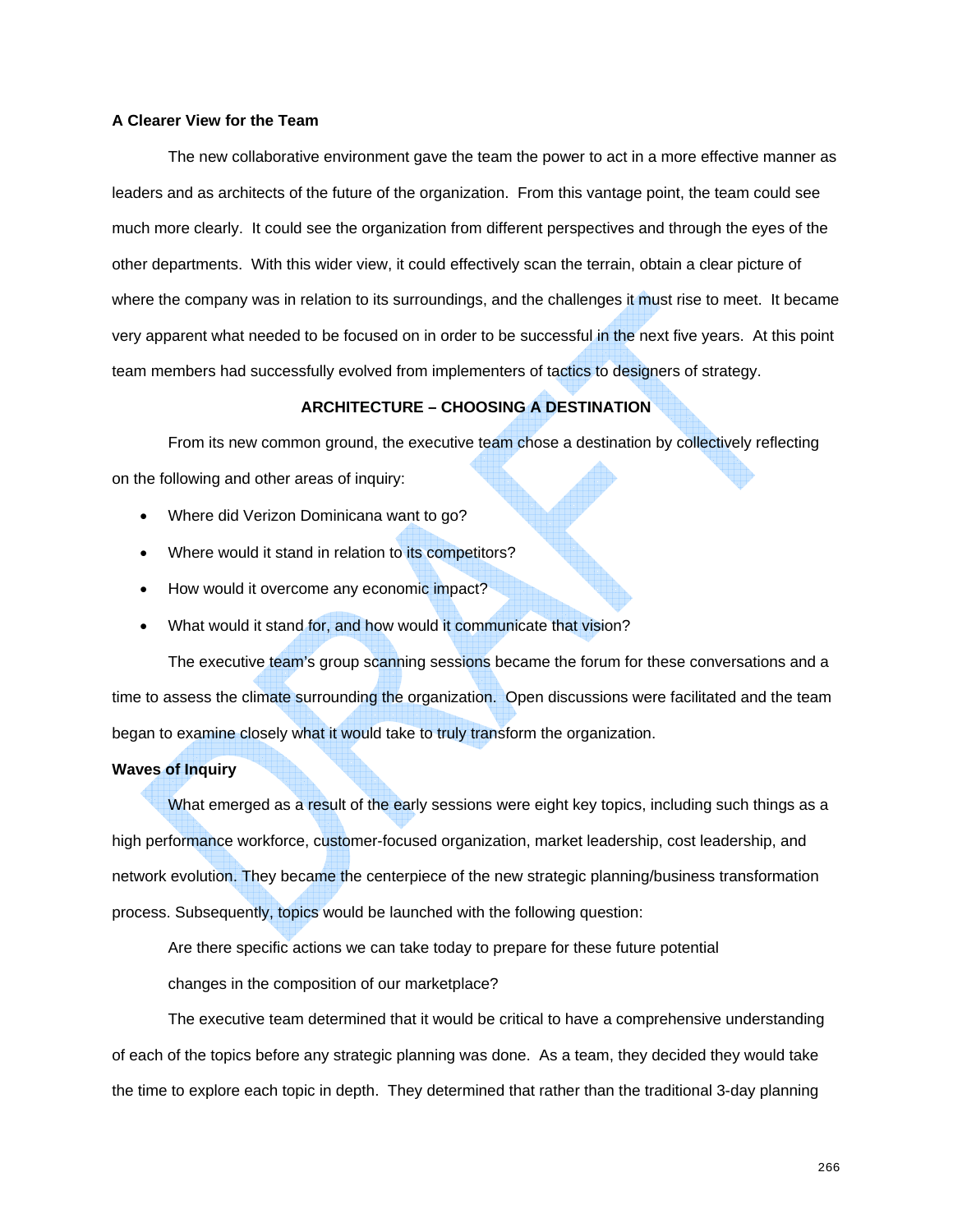meeting, they would approach their planning process through a series of "waves"--small meetings held over several months, each focusing on one of the eight topic and making that topic a "wave of inquiry." This process would give them the time, information and knowledge to make the most effective decisions they could make.

### **Best Practices and White Papers**

The executive team reached out to the external environment and into the organization itself to become more knowledgeable about each topic or "wave." A schedule was created for a next level of sessions designed to be forums for learning through the discussion of a specific "wave". Subject matter experts were enlisted. The role of educating the executive team was assigned to various directors who wrote white papers for distribution to the team members a week in advance of each meeting. These white papers provided a wealth of knowledge, looking at best practices not just in the Dominican Republic, not just in the industry, but globally, tackling questions like the following:

- What are the benchmarks in managing human resources?
- **What is the best practice for distribution?**
- **What challenges lie ahead in network evolution?**
- What are the theoretical models for the development of a high-performance workforce?

Over the next seven months, the team worked through each of the waves. It read targeted research and explored the issues fully enough to understand underlying principles as well as implications. These kinds of conversations had never occurred before at Dominicana, and with dialogue came a deeper knowledge of the entire organization and the environment around it. The collective intelligence of the team soared, and silo mentalities dissipated. Better still, this new way of seeing the organization began to have a positive effect outside the executive team.

## **Consensus and Alignment through Small Agreements**

With this process, the entire team had access to the same information and a new level of understanding, which allowed for better decision-making and strategy. As a group, the team looked at what was coming, why it was important, and how the competition was responding. Unlike typical strategic planning in which each part of the business presents its objectives to the group, the entire group was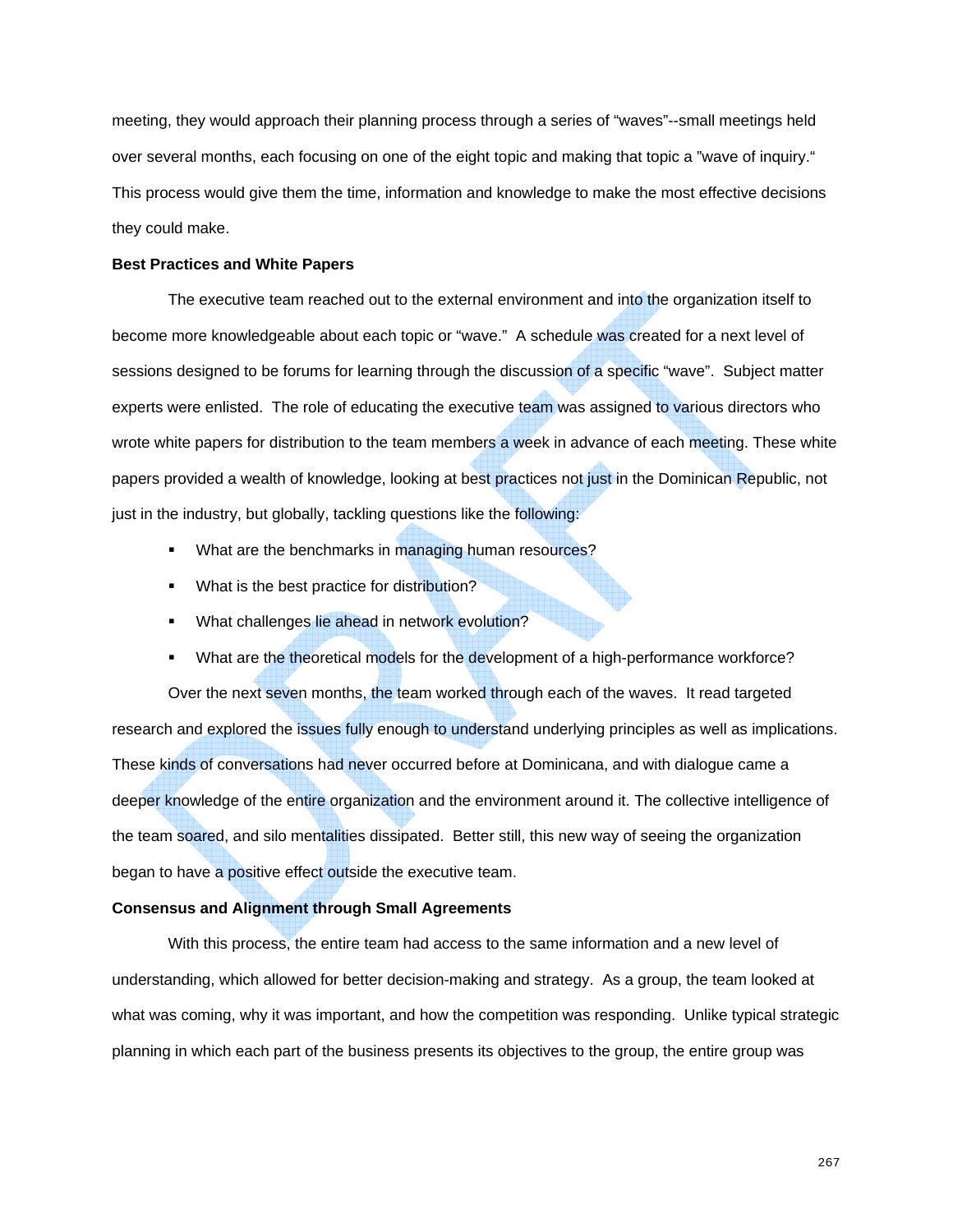involved in the analysis of each business issue. This group of tacticians became a team of strategists. The silos were broken down and the entire team was armed with knowledge and insight.

Significant inquiry and reflection occurred; the team understood implications and made decisions. The team conducted deep conceptual discussions and synthesized the resulting ideas. This process developed a strong sense of ownership and deep commitment within the group. Each session resulted in a series of "small agreements" which included the development of specific conclusions and recommendations. Over time, these small agreements multiplied in number and eventually evolved to become the "big decisions" that, in prior years, the executives had attempted to make in three days or less. They were now able to make better strategic choices because they had more accurate and comprehensive knowledge about their environment, the organization and themselves.

# **Emerging Business Objectives**

Once the leadership team had a clear understanding of the terrain around the organization and had made its small agreements, it became obvious how best to picture what the organization wanted to represent within its terrain. To thrive in this environment, what were the key enablers? What would be required of the company? Of the leadership team? Of employees? And how would success be measured?

Three key new qualities emerged: customer focus, employee engagement, and a new broad leadership style.

**A Customer-Focused Organization.** The company had begun the process of shifting from a *product management* focus to a *customer management* focus. In the past, the company was seen as a collection of silos; different lines of business (wireline and cellular telephony, data/internet, and long distance). Each line of business was seen as a different unit. However, the company was now shifting to position the customer as its primary focus. Services that were previously viewed as *business lines* were now seen as *customer solutions***.** 

Rather than segmenting the product lines, the company segmented its customer base. It based this segmentation on a life-time value model. Now the customer was at the center and products were viewed as solutions to the customer. This shift meant a change in the entire structure of the organization. What had been a very vertical approach was evolving into a process approach.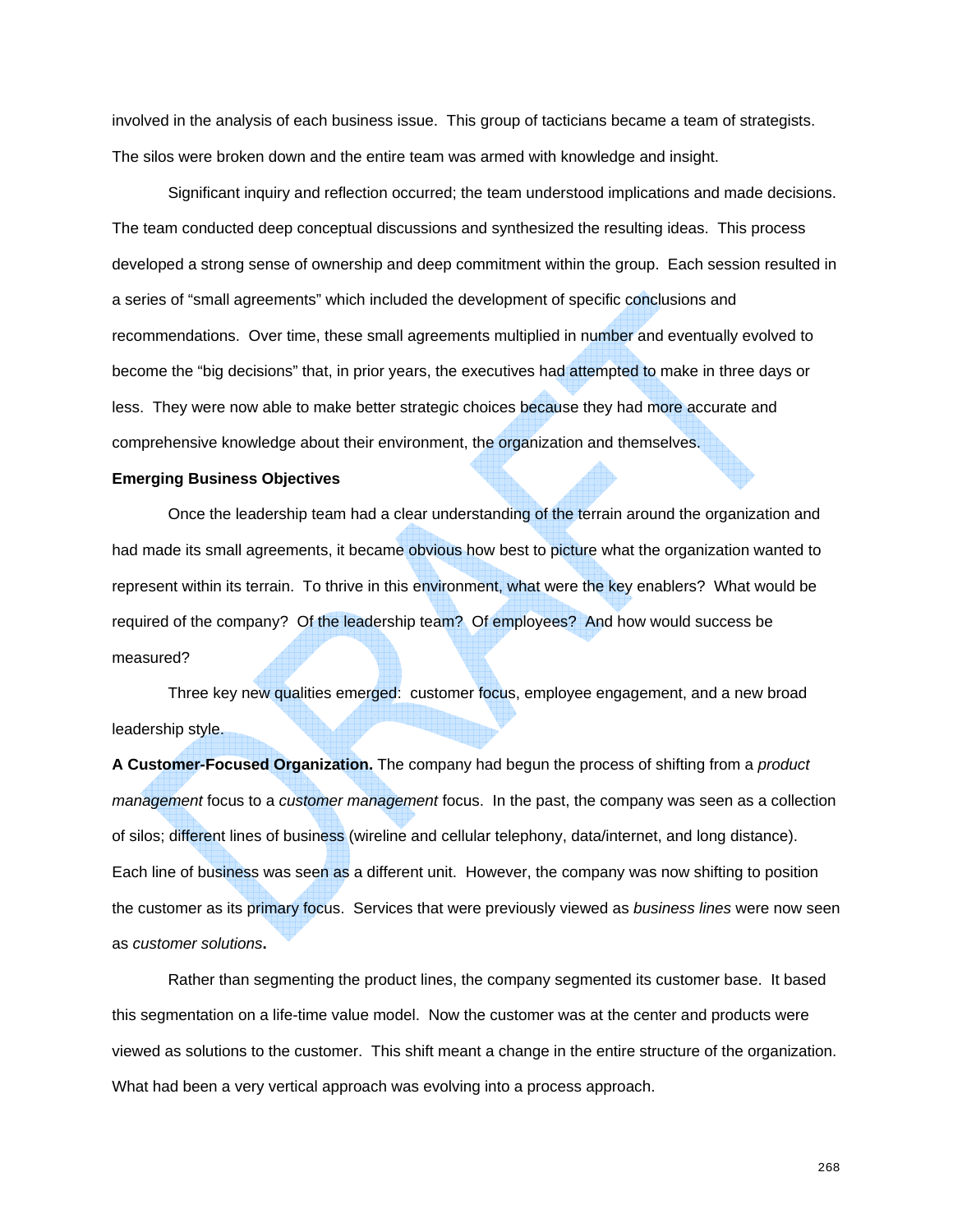**Employee Engagement.** Customer satisfaction was central, but the goal was to go beyond that to customer loyalty. Delivering the kind of service and satisfaction that would lead to customer loyalty required the full engagement of every level of the organization.

The executive leadership team came to believe that the only way to fully engage the employees in organizational change was to directly involve them in the process of its development. They further believed that as employees were engaged in creating possibilities for strategic change, they needed to be intimately involved in implementing the resulting changes.

Some organizations avoid this, believing it only slows down a process that has historically been solely within the scope of an executive team. However, the Dominicana leadership team believed differently: while this process of collaboration would mean going slower initially, it ultimately would result in going faster and further as an organization. Now with the entire organization fully engaged, it has become much easier to implement change quickly and thoroughly.

**A New Leadership Style.** A new leadership style evolved within Verizon Dominicana. The executive leadership became more open and informal in order to engage people at all levels of the organization. Ongoing development was required to ensure the leaders were effective role models for the rest of the company. "Walking the talk" became one of the most important behaviors of the leaders. This was a different leadership style for the organization. There was more leadership accountability, and the executive team committed itself to personal and professional improvement.

Each member of the executive team was assessed to determine personal strengths and opportunities for development. 360-degree measurements were implemented to incorporate the perspective of peers and direct reports. Individual improvement plans were created and implemented, including an ongoing coaching process with the consultant. Groups of feedback providers were established for each executive to provide ongoing coaching from others within the organization. This in turn established a "coaching culture" within the executive team which furthered not only the development of the team, but the many teams that reported to it.

The result was an open, collaborative environment that became the foundation for a new connection between the leadership and the rest of the organization.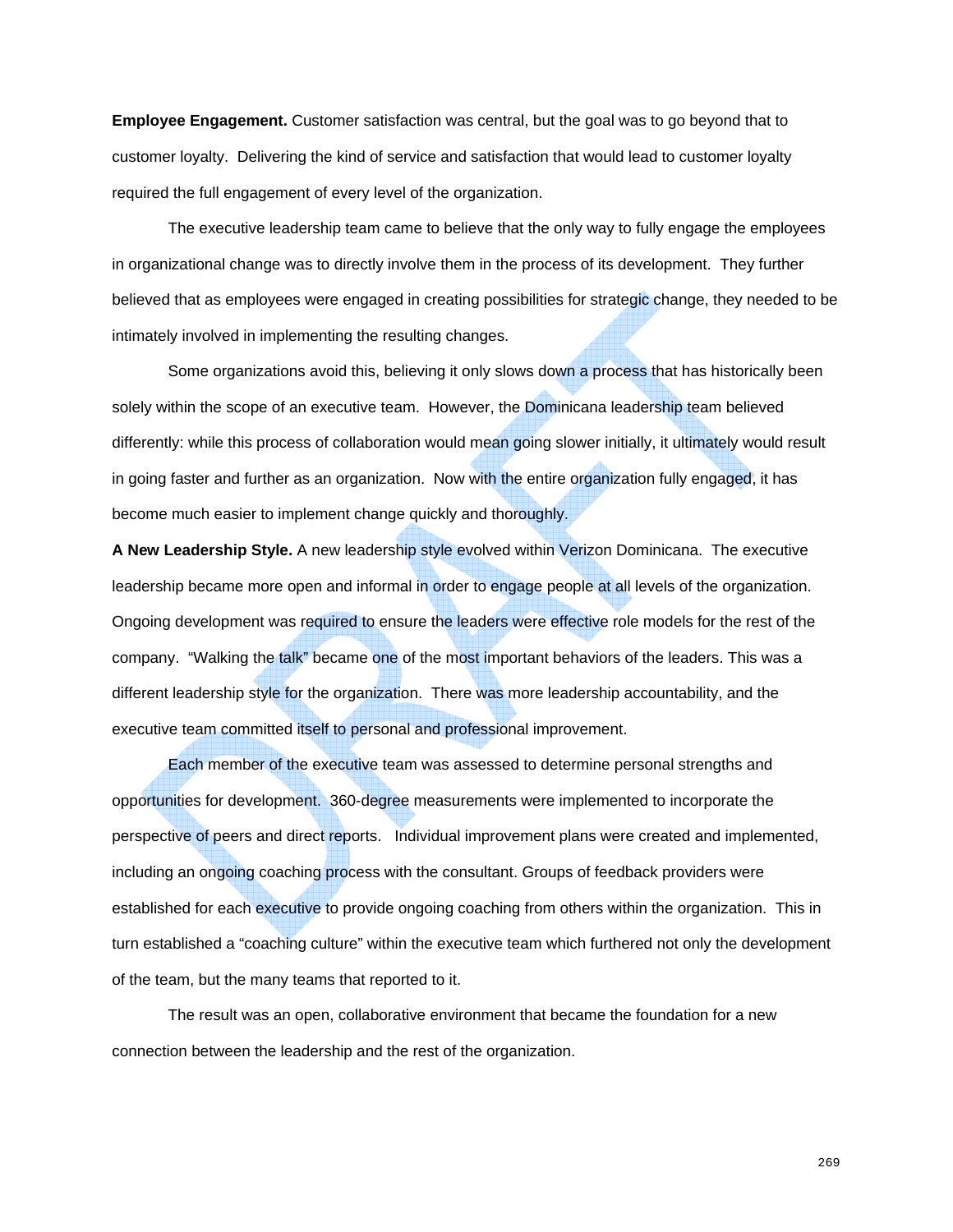## **ENGINEERING – PLANNING THE TREK**

With the destination clearly defined--and to avoid the fate of many other strategic change processes--a detailed process was engineered to ensure that the business and leadership objectives would be attained. The trek ahead was well planned to ensure its execution and the organization's full engagement. Implications for structure, culture, systems, processes, leadership, and people needed to be understood and incorporated into the plan. While the executive team had set the first level objectives and guiding principles, the way forward was not yet finalized. It became critical to have the insight from and buy-in of the next layers of the organization.

#### **Engaging Broader Levels of Leaders**

What followed involved the next level of leadership, which consisted of approximately 50 directors and managers of the organization. Together with the executive team, these individuals were gathered at the Dominican beach resort of Hamaca. There the executive team presented its view of the future and outlined the key objectives which had been identified as a result of the sessions focused on the "waves of inquiry."

A relaxed environment was created to help the participants see that leadership was committed to change and creativity, and especially to thinking outside the box. The resort ballroom was set as a street scene lined with different "cafés". With music and food in abundance, each café focused on one of the waves. In this setting the discussions continued. The participants circulated among the cafés where they were free to provide their ideas and insights in relation to each.

Next, the feedback of the participants was incorporated and embedded into the way forward. This phase was critical because it allowed each participant to feel like part of the solution. Each person felt valued, heard and more connected to the executive team and the whole of the organization. For example, with customer care leadership becoming more aware of network objectives and vice versa, siloed thinking and actions at this secondary level began to fall away.

A few months later, the top 250 members of the organization were brought together for an ambitious 4-day leadership development workshop. The participants included executives, directors, and managers. The entire executive leadership team participated in presenting the vision and the newly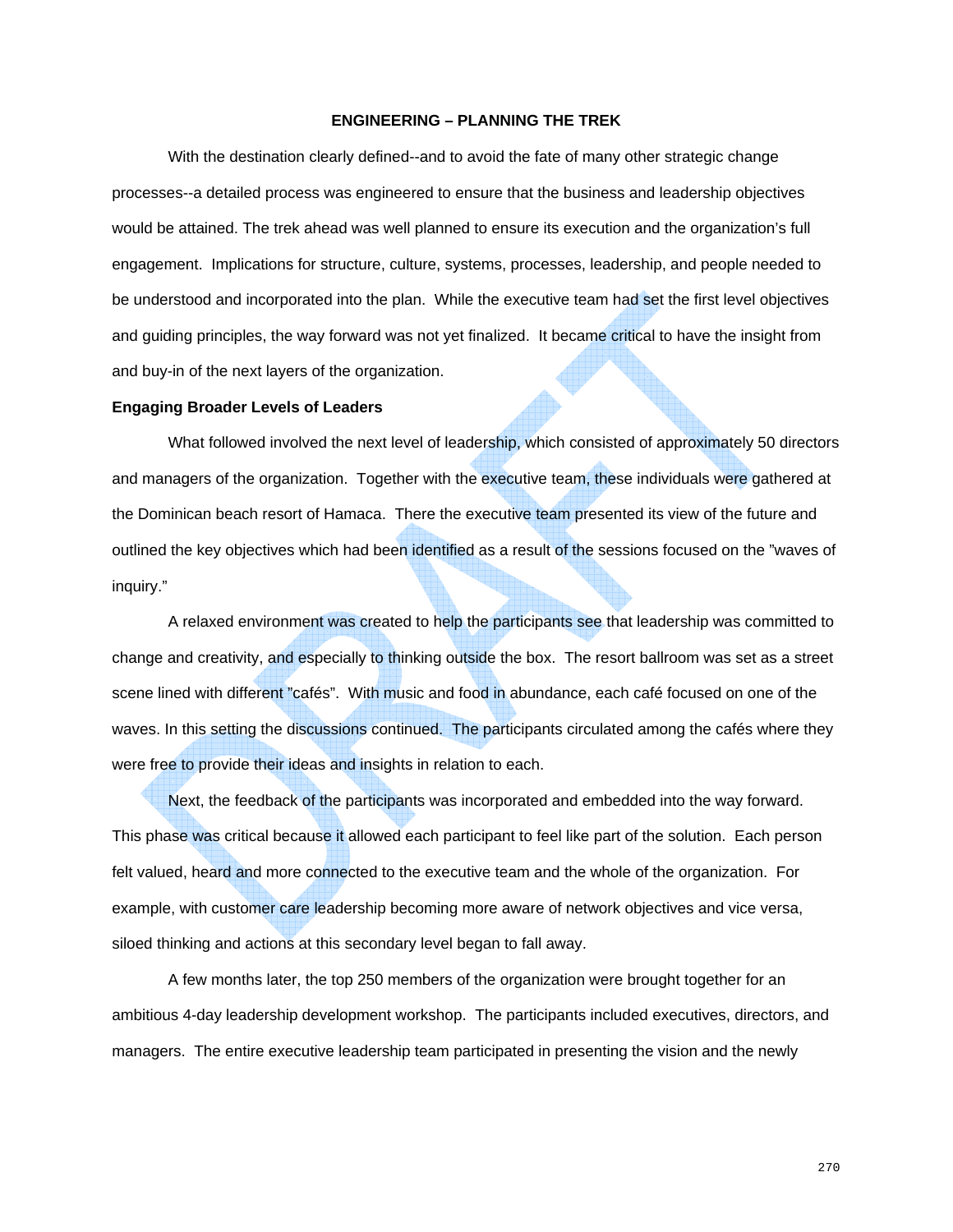established business objectives. Participants were provided with tools that would support them in moving forward with the vision.

The intent of the workshop was to strengthen the capability of each person to think and lead from a strategic mindset; knowing how to lead their part of the organization to achieve strategic objectives in a way that strengthened organizational commitment, adaptability, and capability. The workshop achieved the following goals for the group:

- **Understanding what it takes to successfully implement strategy**
- **Understanding the objectives, values & projects**
- Understanding how to create a climate for successful implementation
- Understanding how each area within the organization dynamically influences and ultimately affects the success of the strategic objectives—and how to foster alignment
- Making a plan ready for action
- Creating space to win—generating personal and team energy, focus and stamina
- **Encouraging follow-through and fostering accountability**
- Developing your leadership to effectively lead your group through to a successful implementation

This workshop had a profound, positive effect on the company's broad management team. Now armed with the outcomes of this session, they were not only *motivated*, but *equipped* to move forward. They knew they had the support of leadership and that they could express their concerns and needs openly with positive support and response.

The last session ended with a song being sung spontaneously by all 250 participants. For the first time, the management team of the organization was aligned and inspired simultaneously. Everyone understood his or her role. Rather than having a plan dictated to them, they felt involved, united, and engaged—moving forward together.

#### **LEADERSHIP AND IMPLEMENTATION – MAKING THE JOURNEY**

The workshop and roll-out of the vision were just the beginning. The executive leadership team was committed to execution. It would not be enough to have a great plan if it was not executable. With this in mind, the number of objectives was purposely limited so as not to overwhelm the organization and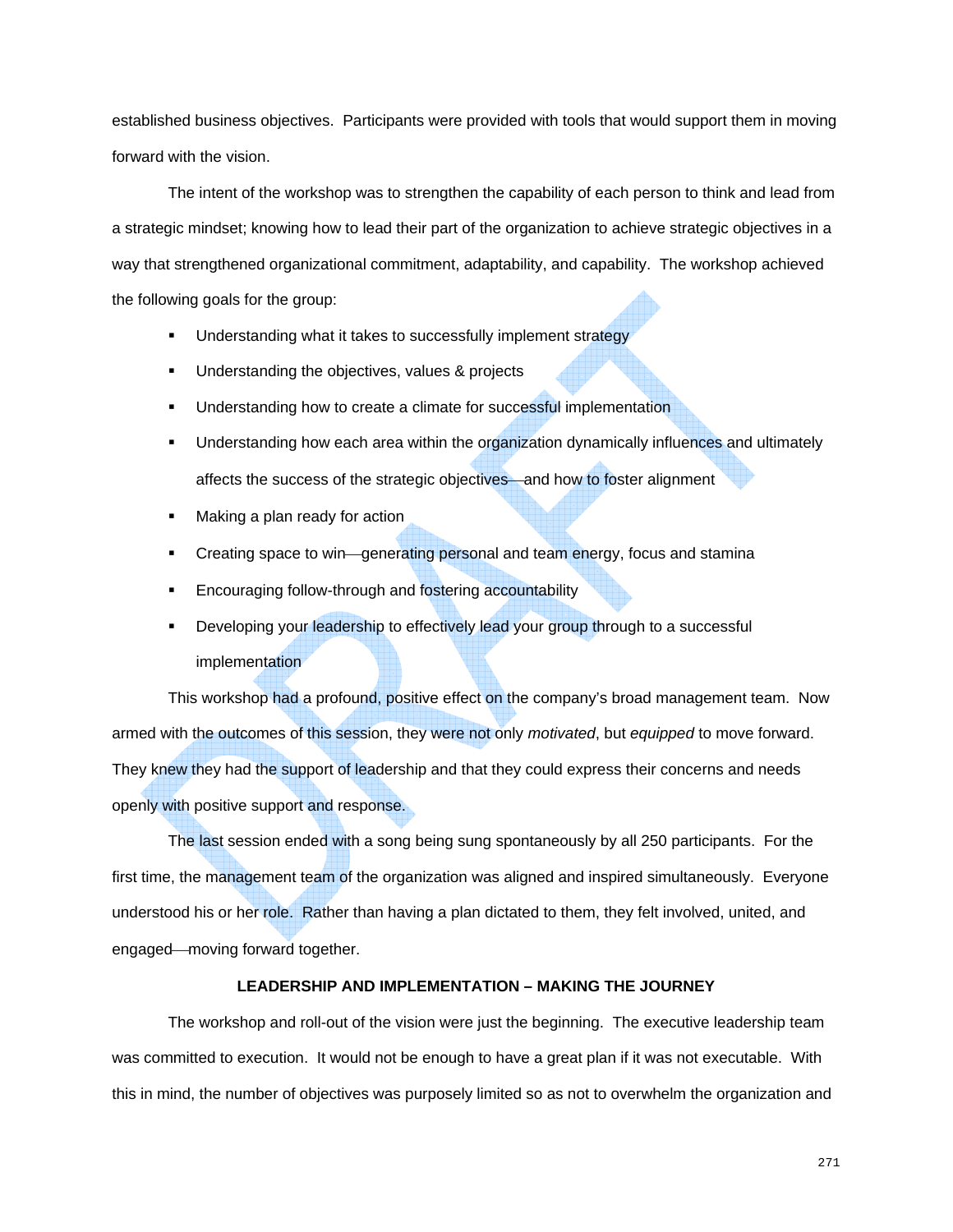to help assure successful implementation. These objectives became known as "the vital few". To each were attached clear key performance indicators. These were established so no one would ever have to ask, "How will we know if we are there?" This ability to create clear objectives and to outline the small steps required to deliver those results became a significant strength for the organization.

#### **Key Elements of Execution**

Executing the company's new plans has depended on four key elements: frontline engagement, new levels of communication, follow-through overseen by a project management office, and ongoing leadership development.

**Frontline Engagement**. The first phase of implementation started with the front line. With increasing customer loyalty as a key initiative, steps were taken first with those interacting with the customer. Frontline employees were assessed for their capabilities from a technical and behavioral point of view. Any developmental needs that were identified were addressed to ensure these individuals could perform their jobs effectively. Training was provided to those who needed training and those individuals who did not have the aptitude and attitude to effectively serve in the frontline were replaced or moved.

This strategic direction was clearly communicated to the entire organization. These actions demonstrated that the company was serious about customer satisfaction as a key differentiator in the market. The organization understood the driving force behind the actions and was already committed to the end-result. This commitment made implementation a much smoother process.

**Communication.** The company constantly communicates its strategic direction, vision and objectives to all employees. Significant time and resources are spent to see that every employee knows what the company is trying to accomplish, why, and how day-to-day work is related to achieving the objectives. This ensures that each person can see his or her contribution.

The executive team reaches out to other levels of the organization directly as well. Videoconferencing is used on a regular basis to connect the people on the front line with the executive team. Questions can be asked directly of the executive team and open, candid communication is welcomed. The President of Verizon International also visits in person several times each year to stay visible and connected.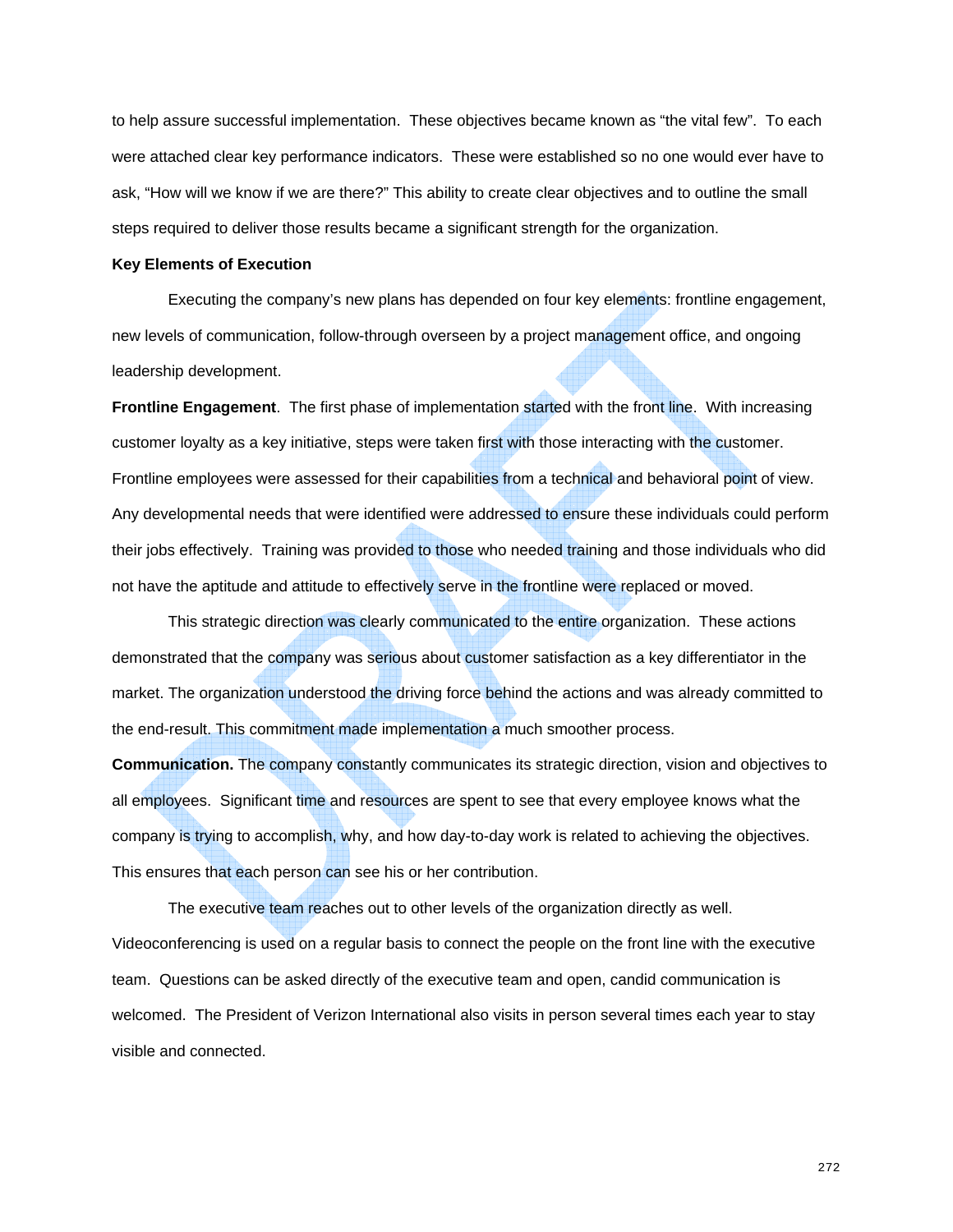**The Follow-Through Role of Project Management.** Another key element of execution was the development of a project management office. A centralized office reports directly to the president of the company and participates in all executive team meetings. Initiatives that have a significant, positive impact on the success of the strategic plan are formally sanctioned as projects, and a project scope and matrix are developed. Measures of success are determined and the appropriate people are assigned to the project.

The team leading the project employs a follow-through process which enhances execution of business objectives by providing managers and their teams with monthly reminders to update progress on performance goals. Managers and their direct reports are able to efficiently track and record progress, and analyze results. The open sharing of goals and progress updates promotes visible accountability and provides an effective platform for performance management and organizational learning.

Every area is measured on an ongoing basis. All of the key performance indicators are reviewed- -some daily, some weekly, and some quarterly. For example, internal variables affecting customer satisfaction are measured every week. Gaps are identified, and matching customer expectations with the company's performance is a constant objective.

**Ongoing Leadership Development.** Verizon Dominicana is committed to developing a high performance workforce. At many levels of the company working in teams is now a top priority, and the company's goal is to benchmark this workforce with any company in the world, not just in the Dominican Republic. To compete in today's global market, a world class workforce is critical.

To that end, ongoing leadership development is a critical tool. Effective communication and execution cannot continue without the ongoing commitment of the executive leadership team. The behavior of the team is an example for the rest of the organization. When leadership behavior is consistent with an organization's objectives and values, the rest of the organization follows suit.

At Verizon Dominicana, a culture of coaching has emerged. Each individual on the executive team has a specific development plan, and coaching is the tool used for ensuring the individual plans are implemented. Selected employees and peers continuously provide feedback on leadership behavior and insights into how the leader can improve. In addition, every quarter, the executive team meets to assess the quality execution and follow-through on the objectives and results of initiatives according to plan.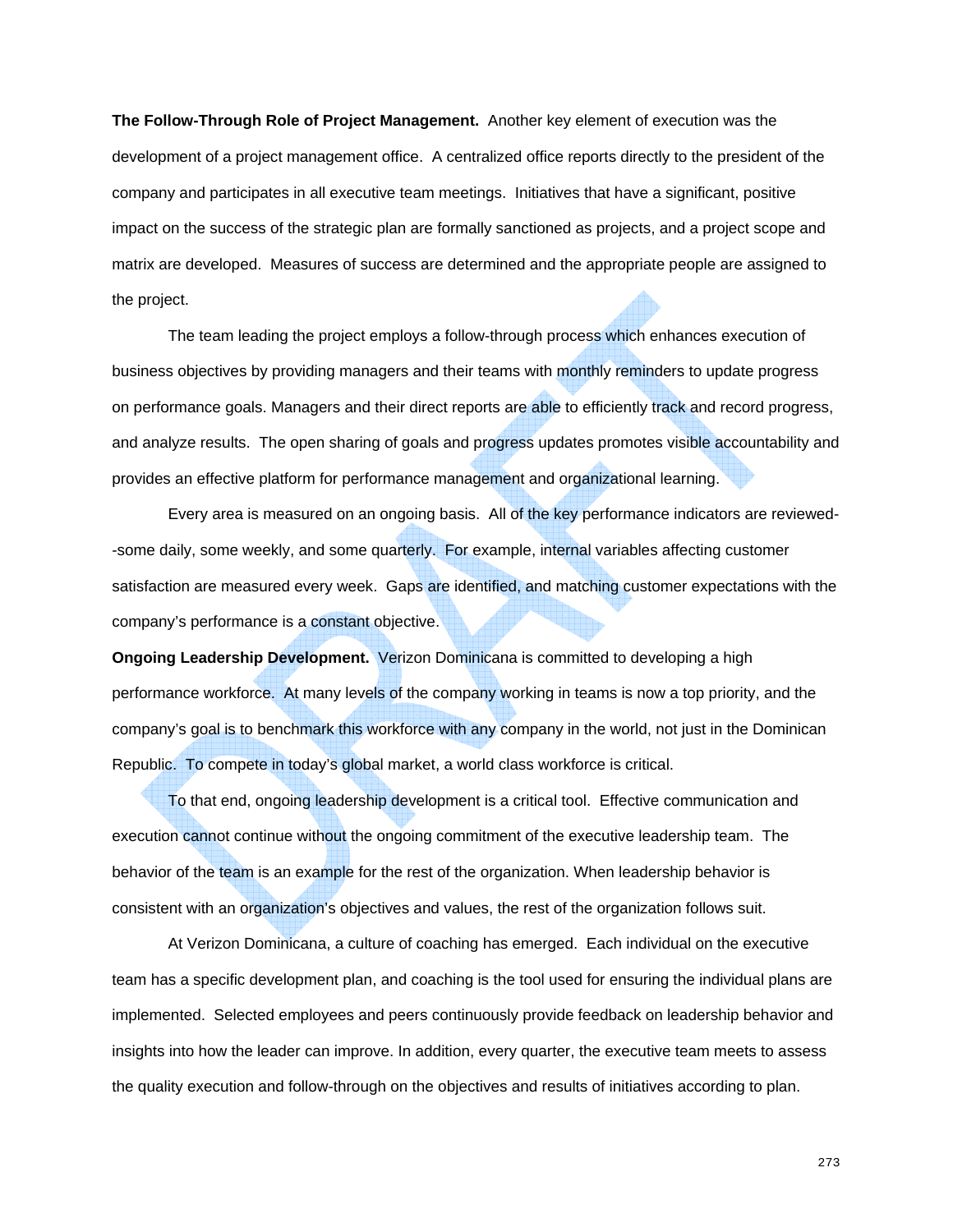# **The Rewards of Execution**

Within two years of the implementation of this business transformation process, measurable results were becoming visible at Verizon Dominicana in terms of increases in market share and satisfaction; investment; and credibility.

**Increased Market Share and Satisfaction.** The following statistics illustrate:

- **Market share for wireless service has increased from 42% to 48% and continues to climb.**
- Wire line market share is approaching a solid 85%.
- Internet market share is up to 90%.
- In two years, churn rates in Post Paid Wireless have been dramatically reduced from 3% to a range of 1.5% to 2%.
- **The company's employee satisfaction rating of 85% is now a benchmark in Latin America.**
- **EXECUST CUST CONTER 1** Customers who rate the service as excellent—top box) has increased to 61% from 54% two years ago.
- EBITDA margin (margin of earnings before interest, taxes, depreciation, and amortization) was reaching levels of 46% to 49% at the middle of 2004.

**Increased Investment**. Verizon International invests an average of \$200 million in this market each year. When investors see that Verizon Dominicana continues to advance despite the economic crisis, they do not hesitate to invest. Strong financial results are critical to continuing to engage investors to increase resources in countries like the Dominican Republic.

**Increased Credibility.** It is a challenge for a part of a large corporation to adapt the overall corporate strategy to its local market. The Dominican Republic is very dependent on the U.S. economy. People see the Verizon brand on television. Many people have family living in the U.S. However, the market in the Dominican Republic is very different. How can you translate the corporate strategy of Verizon into a market that is so vastly different?

The success of Verizon Dominicana elicits the confidence and the resources from Verizon International that allows the former to continually adapt the corporate mission and vision of Verizon International to the local market. Verizon Dominicana has created a link between both markets and both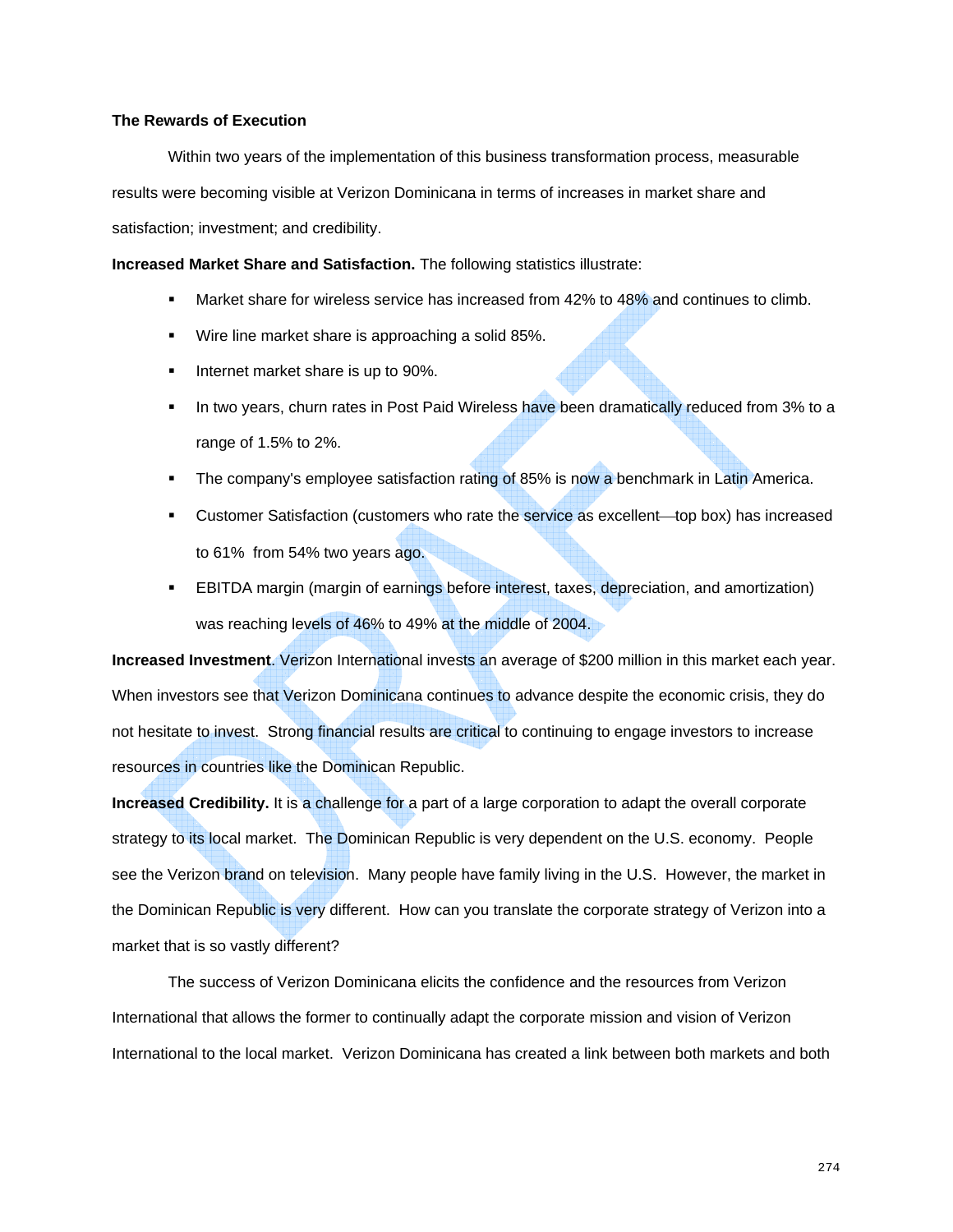companies. There is no sense of local versus international, but rather of companies working together toward common goals.

## **INQUIRY AND REFLECTION – REACHING OUR DESTINATION**

In today's world, business transformation is a continuous process, an ongoing cycle without beginning or end. Verizon Dominicana is still in the midst of its implementation, but it is also already looking at itself again and asking the same questions it initially asked:

- Where are we in our marketplace?
- **What is working?**
- **What needs to be improved?**
- $\blacksquare$  Is there anything new to consider?
- **What are we learning?**

There is now a perpetual process of inquiry and reflection. This emergent process has required a certain amount of flexibility from everyone involved. Rather than relying on a planning process that only occurs every 12 months, the organization has started a continuous conversation that connects the company to its world.

Verizon Dominicana understands that today it more closely resembles an organism than a manufacturing line. Moving from "organization as machine" to "organization as living thing" is a significant transformation. A tree does not switch itself on and off. It does not have to stop and plan for its next growth spurt. Instead it's an ongoing moment by moment response to the conditions around it (heat, water, soil) and within. Verizon Dominicana has started a process that enables an organic level of responsiveness.

Most organizations haven't figured out how to stay this aware, but those that do so achieve a significant competitive advantage in today's changing environment: an increased ability to compete on speed.

# **LESSONS LEARNED**

#### **1. Every transformation begins with the motivation and engagement of the people in the**

**company.** Designing objectives and direction is relatively easy, but obtaining commitment in the decision-making process makes the quality of implementation so much better. Important issues such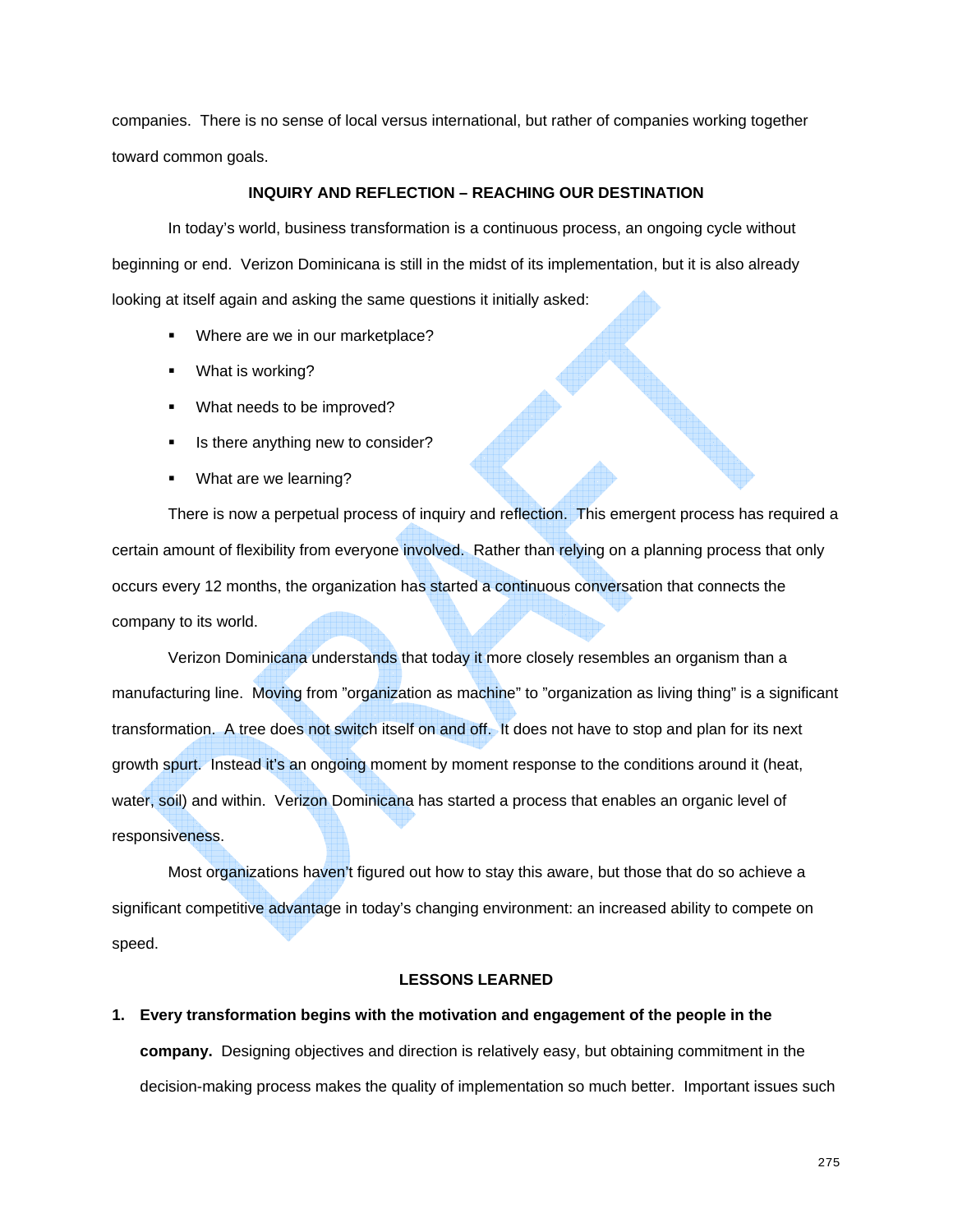as cost management become easier to manage because the team is motivated to maximize the dollars spent and to do what it can to protect the company and the vision to which everyone is committed.

- **2. Learning to trust the principle of emergence is empowering.** In the beginning, it was uncomfortable to start this process without clear beginnings and endings, but the results have been so much greater than could have been anticipated. Letting go of old ways and allowing new answers to emerge was very empowering. It's important to continually ask questions that allow the emergence of new ideas: What else do we need to do? What needs to be adjusted? How can we better meet the needs of our customers?
- 3. **Drawing on the resources of an entire leadership team and embracing all contributions opens many new doors.** A leader has much to gain and learn from the team. The days of the all-knowing charismatic leader are over. No longer can the lone genius hope to lead organizations of significant size and complexity without the power of the team. Team IQ rises when all members are working together to understand what they see and how they will respond. To provide people the freedom to work together, express their ideas and create results that are "theirs" is amazing. It is the key to developing a high performance team that has the potential to move the organization to greater heights. Functional expertise alone is not the key to long-term success. True long-term success is about raising the awareness of the team and enhancing its capacity to develop the organization; this changes everything.

#### **SUMMARY**

Sudden economic, technological, and regulatory challenges in its environment around the year 2000 threatened to close out the success of Verizon Dominicana, a telecommunications subsidiary of Verizon International providing communication services in the Dominican Republic. In an unpredictable and suddenly much more competitive environment, the company sought consultation from a firm that provided organizational management and executive coaching resources.

The starting point for change was a decision to set aside a former, quickly conducted annual strategy planning process in favor of a longer-term, more open-ended process of self-examination. The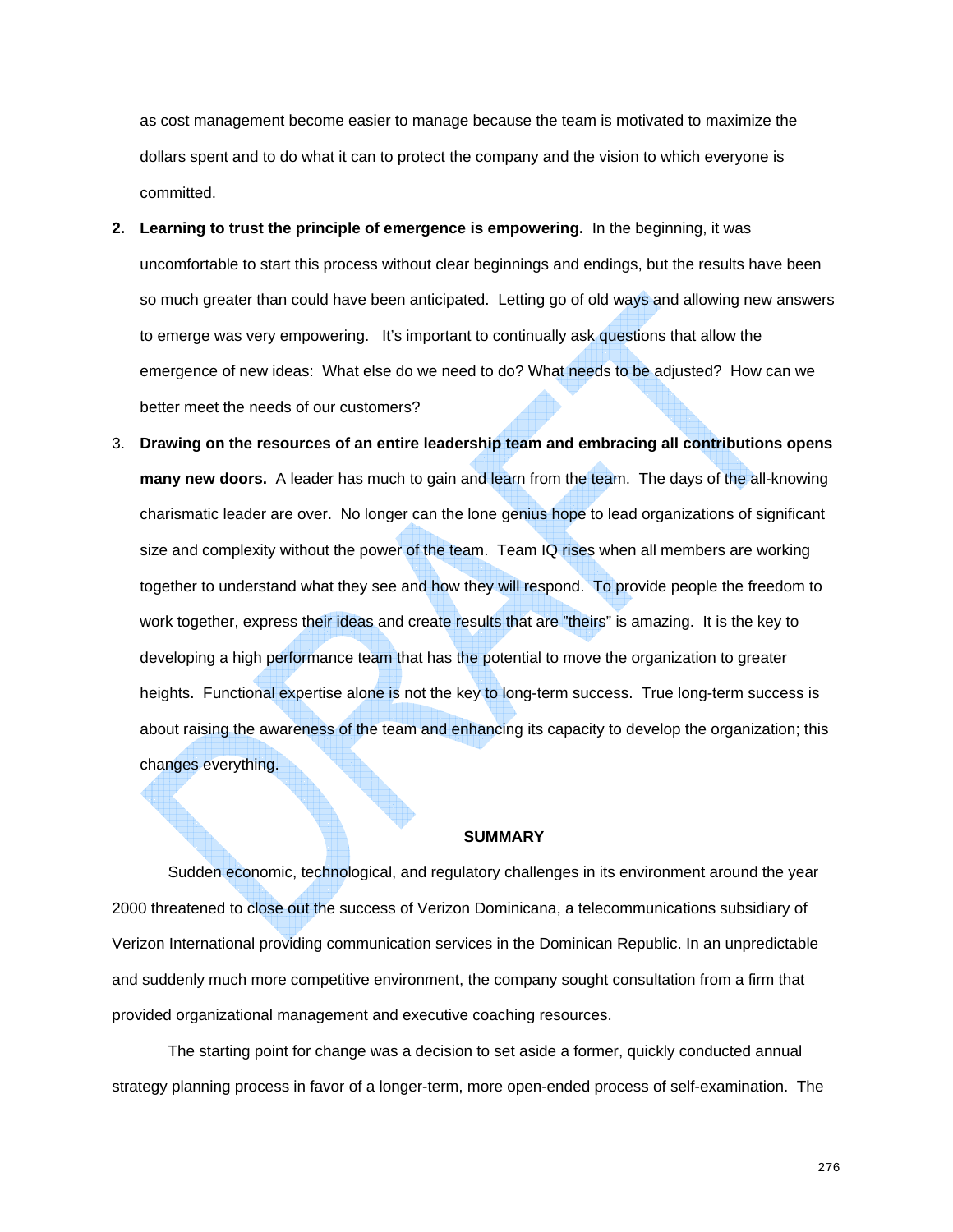company began a "journey" of Continuous Business Transformation, the heart of which was a willingness to approach its problems as a team of executive leaders, rather than as sundry leaders addressing various siloed concerns.

Beginning with a period of facilitated team-building, company leaders shared their concerns, aligned their themes, and established an environment in which the multi-nationally diverse members of the team could communicate and see more clearly. This enabled the team to begin to inquire, reflect, and "scan the terrain" in which the company now needed to operate.

A second stage centered on arriving at a new architecture for the company, expressed in terms of "choosing a destination" based on extensive research into challenges, benchmarks, and best practice possibilities. Through this process the leadership team laid out several major objectives, including a new executive leadership style in which teamwork would continue.

With the broad destination defined, the executive team began a process of organizational engineering, "planning the trek," engaging subordinate levels of leadership. It first gathered 50 directors and managers into the vision, then workshopped out to a wider circle of 250 company leaders. In a third stage of the transformation, "making the journey," the leadership began to implement new strategies with four main considerations in mind: frontline engagement in a spirit of teamwork, communication, followthrough on project management, and ongoing leadership development. Within two years of the start of implementation, Verizon Dominicana recorded successes in terms of increased market share, along with increased credibility and increased investment from the parent company.

In a fourth stage of the transformation, the leadership team returned to inquiry and reflection, now viewing "reaching our destination" as a continuing cyclical process.

# **ABOUT THE CONTRIBUTORS**

**Mark Sobol, MA**, is an expert in organizational development and an executive coach. He has gained international recognition from his work with executives of major corporations engaged in the design, engineering, and leadership of strategic change as they merge, acquire, launch new businesses, or transition to a new direction for their future. Working for over 23 years throughout North and South America, the Caribbean, United Kingdom, Europe, and Asia, Sobol has been part of numerous strategic